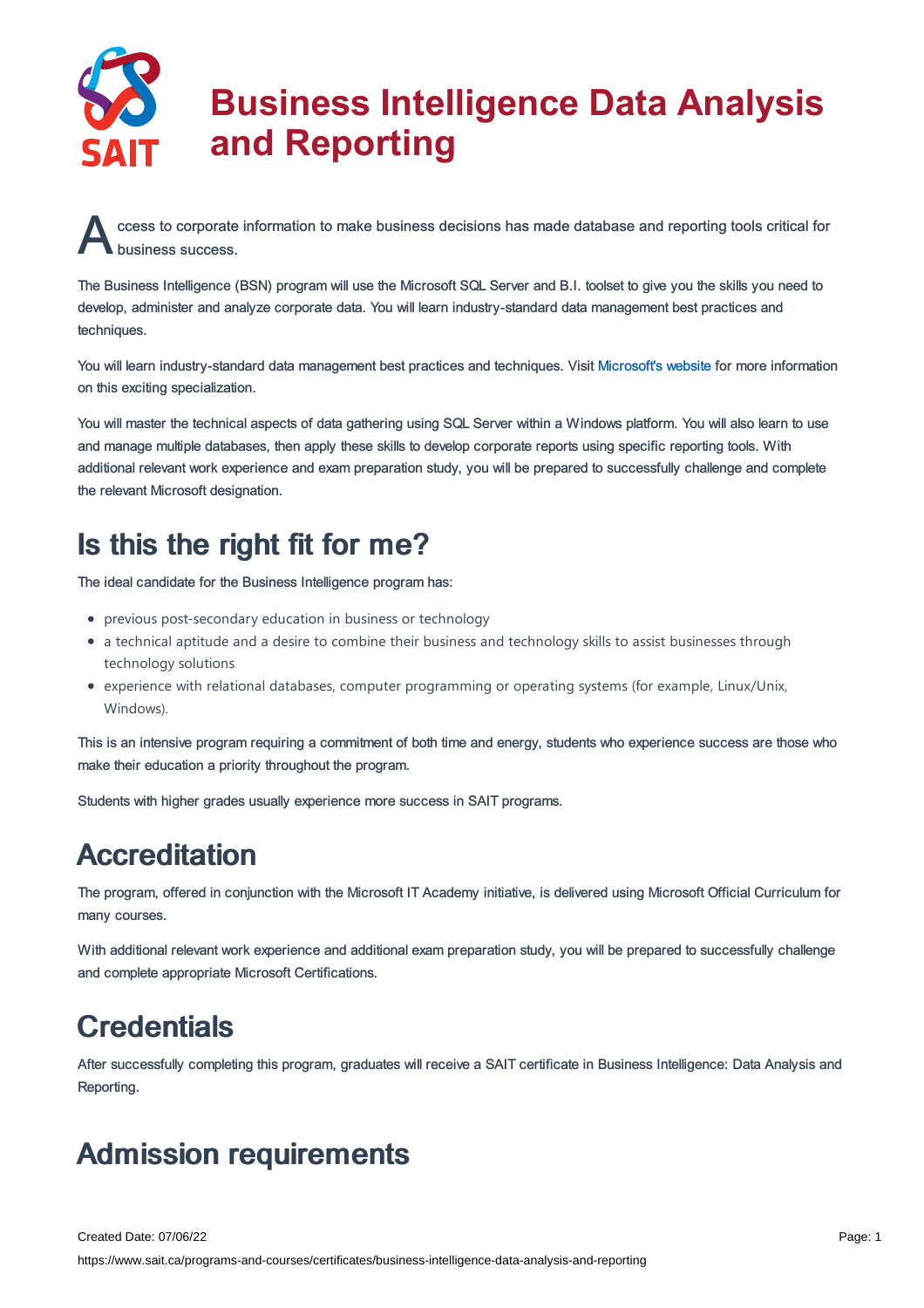### Admission dates

Applications are accepted until the program start date but are subject to change.

- **Winter 2023 start:** applications are accepted from March 30, 2022.
- **Spring 2023 start:** applications are accepted from June 13, 2022.

| Fast-track<br>program |                                                                                                                           |  |
|-----------------------|---------------------------------------------------------------------------------------------------------------------------|--|
|                       | This is an intensive fast-track program, with all courses delivered, full-time, Monday to Friday.                         |  |
|                       | Students enrolled in this program should be available to attend lecture, from 8 am - 3 pm and lab time, from 3 pm - 5 pm. |  |
|                       |                                                                                                                           |  |

### Program requirements

- At least 60% in English Language Arts 30-1 or English Language Arts 30-2 or equivalent, **OR**,
- A minimum of two years post-secondary education from a recognized university, institute or college.

All applicants must demonstrate English language [proficiency](https://www.sait.ca/admissions/before-you-apply/english-proficiency) prior to admission, including students educated in Canada.

SAIT accepts high school course [equivalents](https://www.sait.ca/admissions/before-you-apply/high-school-course-equivalencies) for admission. If you don't meet the requirements, consider Academic [Upgrading.](https://www.sait.ca/programs-and-courses/academic-upgrading)

SAIT evaluates international documents for admissions. After you've applied, consider our [international](https://www.sait.ca/admissions/after-you-apply/international-document-assessment) document assessment service if your education is from outside of Canada. SAIT may also accept courses completed at certain international postsecondary institutions. Find more information [here.](https://www.sait.ca/admissions/after-you-apply/international-institution-academic-partnerships)

Due to the tight integration of the courses in the Business Intelligence - Data Analysis and Reporting (BSN) program, credit for Prior Learning is not available.

### Direct entry: four-step process

**Step 1:** Read the program information and review this program [presentation](https://sait.ca/assets/documents/programs-and-courses/certificates/2021-business-intelligence.pptx) to learn more about student expectations during the program.

**Step 2:** Ensure that you meet all of the admission requirements listed above.

**Step 3:** [Apply](https://www.sait.ca/admissions/apply) to the Business Intelligence program.

**Step 4:** Continue to monitor changes to your [application](https://www.sait.ca/admissions/after-you-apply/tracking-your-application) status through [mySAIT.ca](https://www.mysait.ca/).

Failure to meet anticipated final grades will result in offers being rescinded.

Previous relational database experience gained through education, industry experience, industry certifications, or completion of online tutorials related to database management systems or SQL is strongly recommended.

### Ideal applicant

The ideal candidate for the Business Intelligence program is a motivated, mature learner with post-secondary education in either Business or IT. You want to specialize or to upgrade existing skills. You understand the benefits to business of properly analyzing and reporting information. You are analytical, technically proficient and detail-oriented. Your approach to problemsolving is both creative and logical, depending on the circumstances. You work well as part of a team and enjoy interacting with others.

# Costs 2022/23

Created Date: 07/06/22